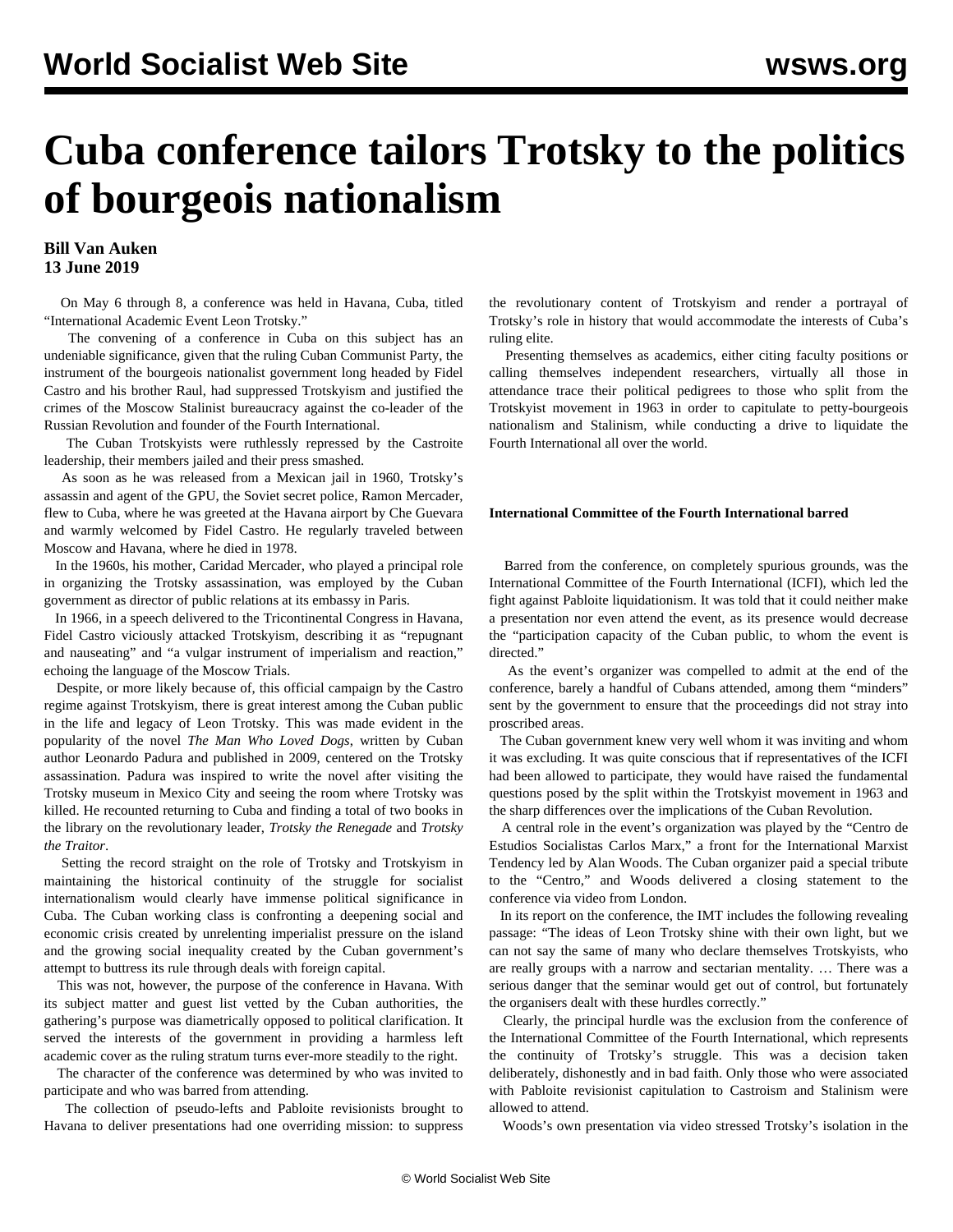years preceding his assassination. He referred to him as "one man against the world." He declared that the "great ideas of Leon Trotsky live on in our minds, our hearts and our souls." That Trotsky founded the Fourth International as a world revolutionary party in his struggle against Stalinism remained a closed book.

 Other presentations largely adhered to this outlook. Susan Weissman, an ex-Pabloite who has gone into the Democratic Socialists of America, spoke on Victor Serge, favorably comparing him to Trotsky, whom she portrayed as hopelessly isolated and cut off from the "general intellect" of Bolshevism during his struggle to build the Fourth International.

 Others advanced the argument that Trotsky had made a political blunder by not uniting with the right opposition of Bukharin against Stalin, a nationalist tendency that reflected the influence of the peasantry and the threat of capitalist restoration in the Soviet Union.

#### **The role of Ernest Tate**

 Particularly odious and reactionary was the presentation delivered by Ernest Tate, the veteran Canadian Pabloite, best known for a provocation against the International Committee in 1966 and Gerry Healy, the leader of its then-British section, the Socialist Labour League (SLL).

 Leon Trotsky (1879-1940), was the co-leader of the 1917 Russian Revolution, socialist opponent of Joseph Stalin, founder of the Fourth International, and strategist of world socialist revolution.

 Acting as an agent of the Pabloite United Secretariat and the US Socialist Workers Party in Britain, Tate deliberately staged an altercation outside an SLL meeting on the tenth anniversary of the Hungarian Revolution, when he and others selling political literature outside the venue were asked to not block the entrance. While the others moved to the side, Tate refused and initiated a physical confrontation with SLL stewards.

 Immediately, Tate went to the petty-bourgeois left press in England with a lying account of the incident, denouncing the SLL as "violent," comparing Healy to the English fascist Oswald Mosley and claiming that he and the SLL were suppressing free speech.

 The entire provocation was staged in close cooperation with SWP and the International Secretariat for the purpose of vilifying the ICFI and the SLL and preventing any discussion of the differences over Cuba and Pabloite liquidationism.

 Those who printed Tate's slander were subsequently compelled under the threat of legal action to publish retractions and apologize for suggesting that Healy and the SLL "employ violence or seek to curtail freedom of expression."

 Tate ostensibly delivered his remarks in Cuba on Trotsky's Theory of Permanent Revolution. However, he managed to transform Trotsky's theory, which poses above all the independent revolutionary mobilization of the working class under the leadership of an international Marxist party, into a handbook for conducting solidarity campaigns on behalf of bourgeois nationalist movements, first and foremost, Castroism in Cuba.

 Tate cites Trotsky's "The Death Agony of Capitalism and the Tasks of the Working Class," also known as "The Transitional Program," as an example of the Theory of Permanent Revolution's supposed focus on "solidarity" with the liberation struggles in the colonial world.

 He quotes from "The Transitional Program": "But not all countries of the world are imperialist countries. On the contrary, the majority are victims of imperialism. Some of the colonial or semi-colonial countries will undoubtedly attempt to cast off the yoke of slavery. Their war will not be imperialist, but liberating. It will be the duty of the international proletariat to aid the oppressed countries in war against oppressors."

 Tate deliberately ignores what follows, however, which is the stipulation that "In supporting the colonial country…in a war, the proletariat does not in the slightest degree solidarize…with the bourgeois government of the colonial country. … Giving aid in a just and progressive war, the revolutionary proletariat wins the sympathy of the workers in the colonies…strengthens there the authority and influence of the Fourth International and increases its ability to help overthrow the bourgeois government in the colonial country."

 Tate's presentation went on to present a lying account of the Cuban revolution's significance in the struggle within the Fourth International, extolling the role, in particular, of Joseph Hansen, the FBI agent and informer, in making the defense of Cuba against US imperialism the "central political priority" of the Socialist Workers Party, then the Trotskyist party in the United States.

 He also called attention to the SWP's involvement in the Fair Play for Cuba Committee, a notorious CIA front, praising it as "entirely in the spirit of Trotsky's Theory of the Permanent Revolution" and "the template later in the decades of the sixties and seventies for organizing support for third world peoples. …"

 This account was designed to deliberately conceal from any Cuban audience the struggle that took place within the Fourth International over the Cuban revolution. The coming to power of Fidel Castro as the result of a guerrilla war waged by a petty-bourgeois nationalist movement was seized upon by the SWP leadership under Hansen as the basis for the reunification with the Pabloites, with whom it had broken a decade earlier.

 The aim of this reunification was the dissolution of the Fourth International into the swamp of left middle-class politics. Efforts to build an international socialist movement of the working class, based on Marxist theory and guided politically by the heritage of Trotsky's struggle against the betrayal of the October Revolution, were to be abandoned. The fate of the socialist revolution was to be entrusted to an array of bourgeois nationalists and petty-bourgeois radical organizations allied with or dependent upon, in one form or another, the Soviet bureaucracy.

 The Pabloites proclaimed that the coming to power of Castro at the head of a nationalist guerrilla movement had opened up a new path to socialism, one that did not require the building of revolutionary Marxist parties, not to mention the conscious and independent intervention of the working class.

 While waging a principled defense of Cuba against imperialist aggression, the ICFI rooted its analysis of Castroism within a broader assessment of the role of bourgeois nationalism in the epoch of imperialism.

#### **Cuba and the Theory of Permanent Revolution**

 Cuba, like many other oppressed countries in the aftermath of the Second World War, provided a confirmation of Permanent Revolution, but in the negative. That is, under conditions in which the working class lacked a revolutionary party, and therefore was incapable of providing leadership to the masses of oppressed, representatives of the national bourgeoisie and the petty-bourgeoisie were able to step in and impose their own solution. Nasser, Nehru, Peron, Ben Bella, Sukharno, the Baathists and, in a later period, the Islamic fundamentalists in Iran and the Sandinistas in Nicaragua, were all examples of this process.

 In a document sent by the Socialist Labour League to the SWP in 1961, the British Trotskyists sharply criticized Hansen's adulation of the pettybourgeois nationalist leaderships.

 Defending Trotsky's Theory of Permanent Revolution, the SLL wrote: "It is not the job of Trotskyists to boost the role of such nationalist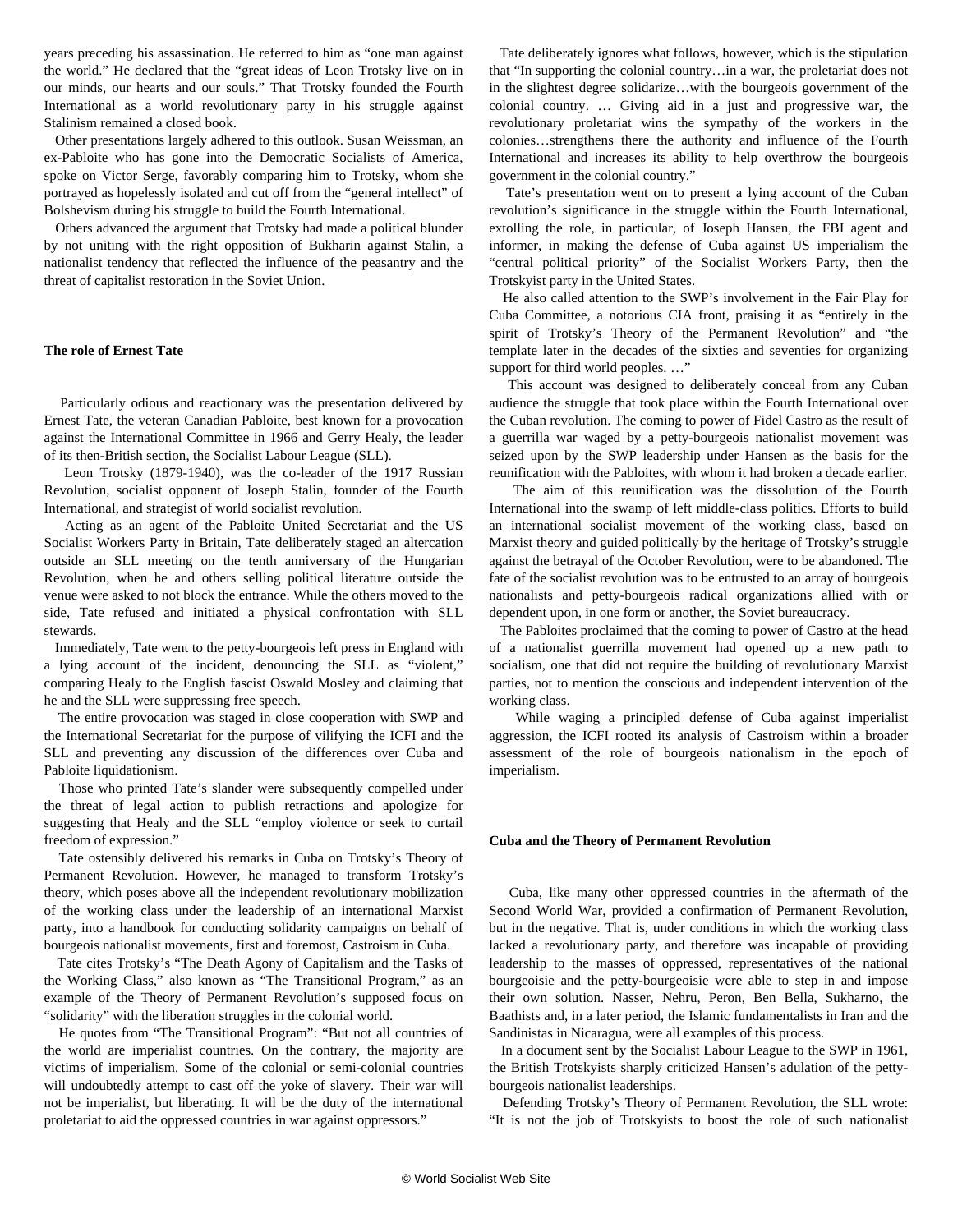leaders. They can command the support of the masses only because of the betrayal of leadership by Social-Democracy and particularly Stalinism, and in this way they become buffers between imperialism and the mass of workers and peasants. The possibility of economic aid from the Soviet Union often enables them to strike a harder bargain with the imperialists, even enables more radical elements among the bourgeois and pettybourgeois leaders to attack imperialist holdings and gain further support from the masses. But, for us, in every case the vital question is one of the working class in these countries gaining political independence through a Marxist party, leading the poor peasantry to the building of Soviets, and recognizing the necessary connections with the international socialist revolution. In no case, in our opinion, should Trotskyists substitute for that the hope that the nationalist leadership should become socialists. The emancipation of the working class is the task of the workers themselves."

 In the "Transitional Program," Trotsky had anticipated the possibility that, "under the influence of completely exceptional circumstances... the petty-bourgeois parties, including the Stalinists, may go further than they themselves wish along the road to a break with the bourgeoisie."

 The founding document of the Fourth International went on to insist that the task of its sections was to "aid the striving of the workers for independent politics, deepen the class character of these politics, destroy reformist and pacifist illusions, strengthen the connection of the vanguard with the masses and prepare the revolutionary conquest of power."

 In relation to Cuba, the Pabloites pursued precisely the opposite course, seeking to sow illusions in Castro's petty-bourgeois nationalist leadership and subordinate the workers to it.

 The ICFI insisted that Castroism represented not a new road to socialism, but rather one of the most radical variants of bourgeois nationalism, which had come to power in many of the former colonial countries in the 1960s. Many of these regimes carried out wide-ranging nationalizations.

 The Pabloites' proclamation of Cuba as a "workers state" based upon the nationalizations carried out under Castro's petty-bourgeois nationalist government, which involved no independent mobilization of the working class and no form of workers' control over the nationalized industries, was completely antithetical to Marxism.

 Two decades before the Cuban Revolution, Trotsky had explicitly rejected the superficial identification of nationalizations undertaken by petty-bourgeois forces with the socialist revolution. In response to the expropriations carried out by the Stalinist Kremlin bureaucracy in the course of its invasion of Poland (in alliance with Hitler) in 1939, Trotsky wrote: "The primary political criterion for us is not the transformation of property in this or another area, however important these may be in themselves, but rather the change in the consciousness and organization of the world proletariat, the raising of their capacity for defending former conquests and accomplishing new ones."

 In combatting the Pabloite perspective, the International Committee warned that its rejection of the central and leading role of the working class in the socialist revolution, and of the need to build a Trotskyist party to develop within the working class the consciousness required for the conquest of political power, could only lead to new betrayals. If such a party was not necessary in Cuba, as the Pabloites claimed, why would it be necessary anywhere else in the world?

 Basing itself on Trotsky's Theory of Permanent Revolution, the International Committee insisted that the struggle for liberation from imperialist oppression in the colonial and former colonial countries could be won only under the leadership of the working class, its conquest of power and the extension of the revolution internationally. The principal task flowing from this perspective is that of building independent revolutionary parties of the working class in a relentless struggle to break the grip of all those tendencies seeking to subordinate the workers to bourgeois nationalism.

#### **Castroism as a "new road to socialism": a balance sheet**

 The warnings made by the International Committee were tragically vindicated as Castroism was proclaimed the new model for socialist revolution, with catastrophic consequences throughout Latin America. The Pabloites instructed their own followers in the region to abandon the fight for revolutionary leadership in the working class and instead throw themselves into "technical preparations" for "armed struggle" in the countryside.

 What were the results of this perspective? The most radicalized sections of youth as well as younger workers were diverted from the fight for revolutionary leadership in the working class, helping to solidify the counterrevolutionary grip of the Stalinist, Social Democratic and bourgeois nationalist bureaucracies. These youth themselves were thrown into suicidal combat with the military forces of the Latin American capitalist states, leading to the deaths of thousands. And the failed guerrilla adventures were invoked by the military in one country after another as the pretext for the imposition of fascist-military dictatorships and the wholesale repression of the working masses.

 The fate of Che Guevara, who embarked on his fatal adventure in Bolivia that ended in his capture and execution in October 1967, was a tragic anticipation of the disastrous consequences of Castroism and Pabloite revisionism.

 The Castro government, far from providing a new road to socialism, sustained itself as a client of the Soviet bloc, while forging pragmatic ties to the very same bourgeois governments in Latin America that those adopting Guevara's guerrillaist doctrine were attempting to overthrow. In Chile, Castro extolled the "parliamentary road to socialism," telling workers to subordinate themselves to the Allende government, even as the military was preparing its coup. He embraced military regimes in Ecuador and Peru and established close ties to the corrupt apparatus of Mexico's ruling PRI in the immediate wake of its massacre of student protesters in 1968.

 Without a knowledge of these decisive strategic experiences and the struggle that unfolded within the Fourth International, it is impossible to understand today's crisis, not just in Cuba, but throughout Latin America.

 Tate, however, passes over all of this in silence, reducing the question of Cuba and the Fourth International to one of petty-bourgeois radical solidarity campaigns.

 What he chooses as the model for these operations—Hansen and the Fair Play for Cuba Committee—is itself highly revealing.

 The investigation of the circumstances surrounding the 1940 assassination of Leon Trotsky conducted by the International Committee of the Fourth International under the title "[Security and the Fourth](/en/articles/2018/11/14/scfi-n14.html) [International](/en/articles/2018/11/14/scfi-n14.html)" established the decades-long efforts of the police agencies of imperialism and Stalinism to penetrate and sabotage the Fourth International. Among other things, the investigation uncovered conclusive evidence that Joseph Hansen had functioned as an agent of the state inside the Trotskyist movement.

 As for the Fair Play for Cuba Committee, Tate ignores the sinister role that it played in the political trajectory of the SWP. The committee's cofounder was Alan Sagner, an establishment figure who went on to become a trustee of the Democratic National Committee, chairman of the Port Authority of New York and New Jersey and chairman the Corporation for Public Broadcasting, as well as a board member of Business Executives for National Security.

 The FPCC was flooded with and manipulated by FBI agents and informants. It served as the conduit into the SWP for a group of 12